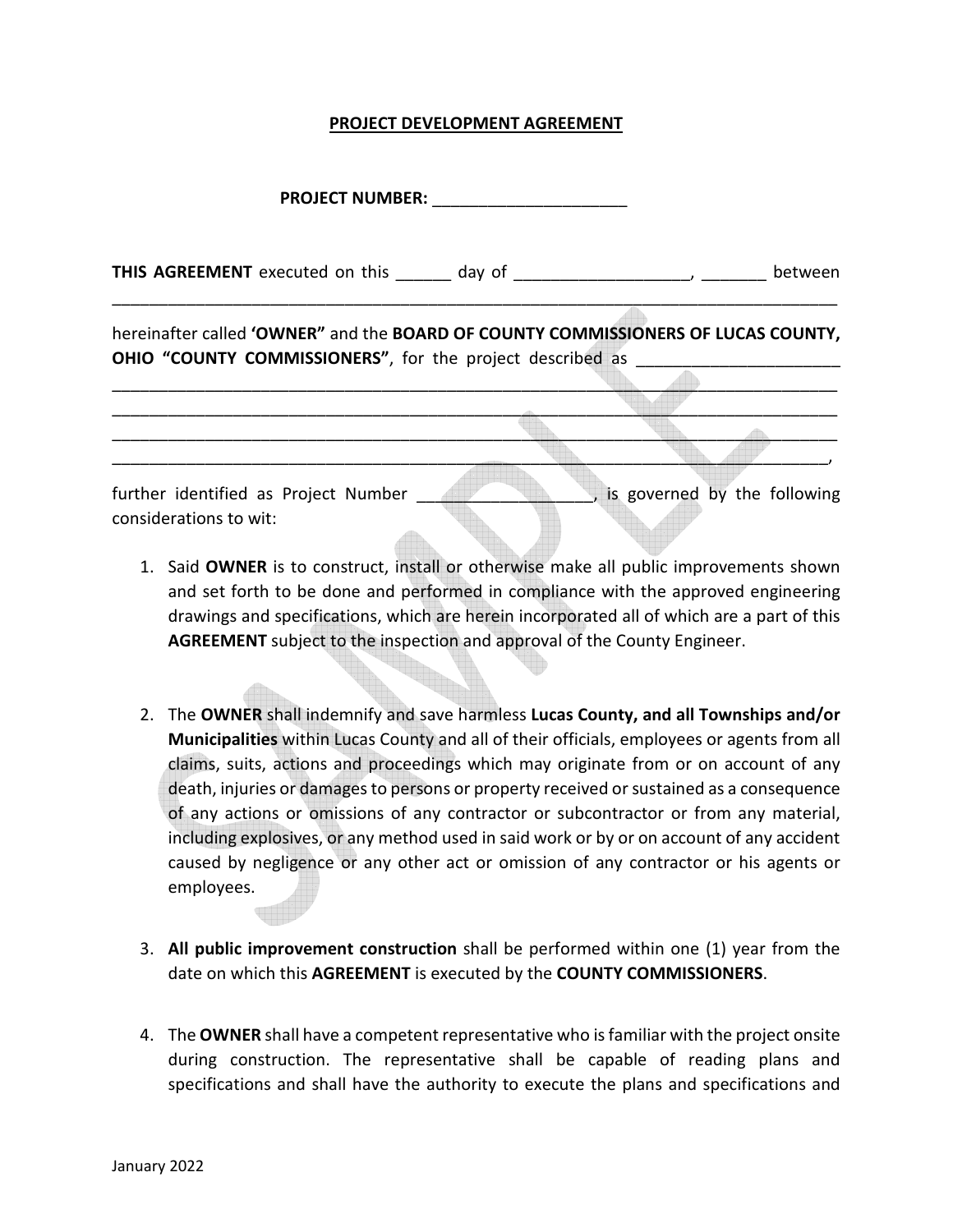alterations required by the **COUNTY**. The representative shall be replaced by the **OWNER**  when, in the opinion of the **COUNTY**, his performance is deemed inadequate.

- 5. The **OWNER** further agrees that any violations of or noncompliance with any of the provisions and stipulations of this **AGREEMENT** shall constitute a breach of contract, and the **COUNTY** shall have the right to stop work forthwith and act against the performance surety for the purpose of proper completion of the public improvements within this subdivision.
- 6. It is further agreed that upon execution of the **AGREEMENT**, the **OWNER** shall pay the cost of inspection by the **Lucas County Engineer** and, if deemed necessary by the **Lucas County Engineer**, testing by an independent testing laboratory. When these funds have been depleted to **ten percent (10%)** of the original amount deposited in LCExpress, the **OWNER** shall replenish the account, upon notice by the **Lucas County Engineer**.
- 7. **Upon the completion of construction and acceptance by the Lucas County Engineer**, the **OWNER** shall be responsible for the maintenance, repair or reconstruction of any and all defective materials or workman-ship for a period of **two years**. All work is to be done in accordance with the **Lucas County Design, Construction and Surveying Standards, and Appendix, and any supplements thereto**.
- 8. **Acceptance of the project** into the public system shall be completed only after written notice to the **COUNTY COMMISSIONERS** from the **County Engineer** of approval.
- 9. **Any snow or ice removal, erosion and sediment control maintenance, or other safety requirements deemed necessary by the County Engineer** during the period of construction or maintenance shall be the responsibility of the **OWNER**. All of the funds set forth in the **AGREEMENT** shall be made available to the **County Engineer** to ensure proper safety compliance.
- 10. The **OWNER** shall proceed with construction prior to recording the plat. Such plat cannot be recorded until the County Engineer has determined the construction of the project is 90% complete. If the construction is less than 100% complete the **OWNER** shall execute approved financial guarantees to the Lucas County Treasurer's Office, forms of which are attached to this **AGREEMENT** as **Exhibit "B"**. The financial guarantees shall be equal to the remaining of the cost of construction plus 25% for inspection, testing, inflation, contingencies and construction management, as determined in the construction punch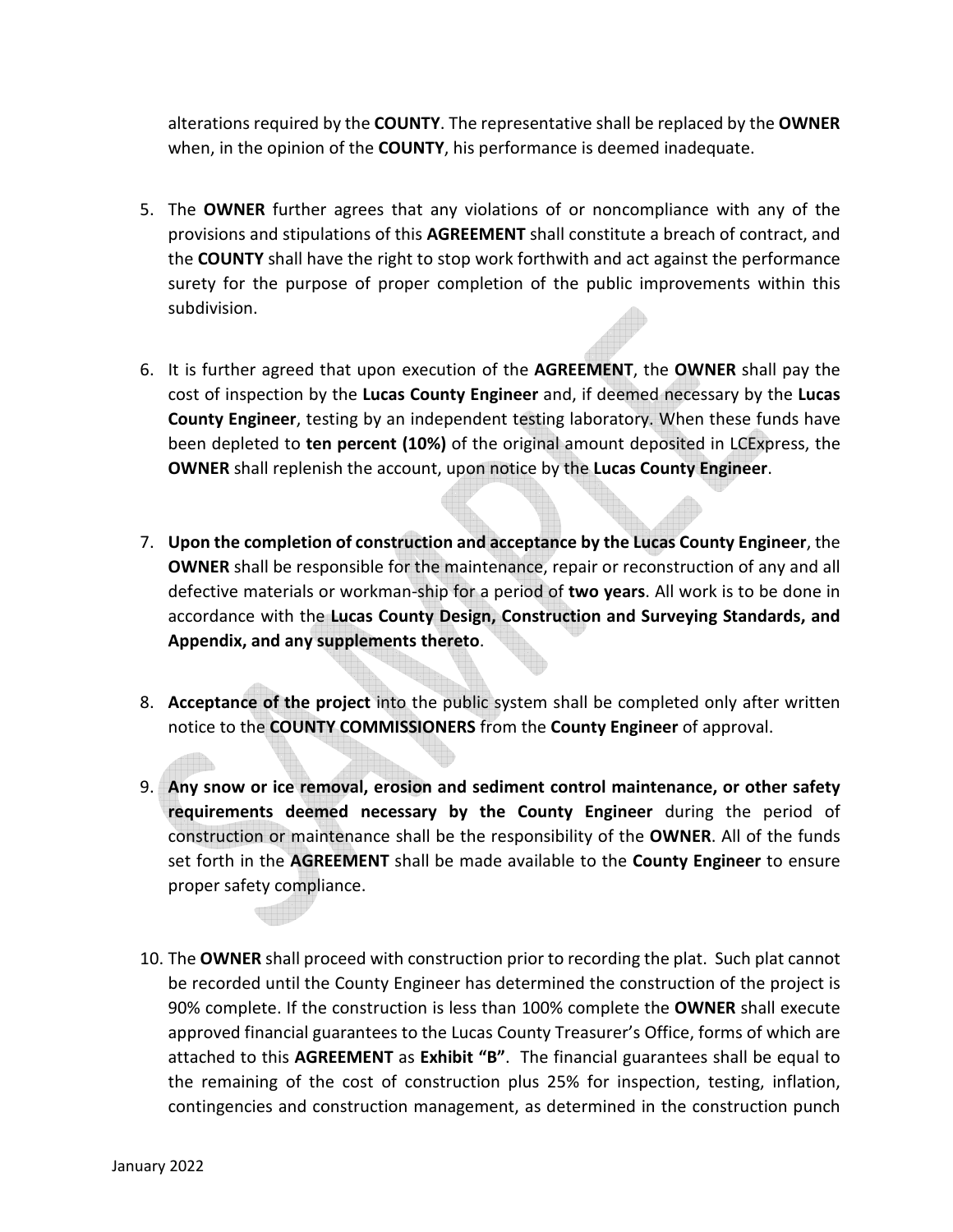list developed by the Lucas County Engineer's Office shown in **Exhibit "A"** attached hereto.

- 11. The financial guarantees are to insure faithful performance of this **AGREEMENT** and the completion of all improvements in accordance with **the Lucas County Design, Construction and Surveying Standards and any supplements thereto**. The **OWNER** shall pay the entire cost and expense of said improvements, unless otherwise specifically noted herein.
- 12. The **OWNER** shall, within thirty (30) days of completion of construction and prior to final acceptance, furnish to the **COUNTY COMMISSIONERS**, as required, "as built" drawings of the improvements, which plans shall become the property of the **COUNTY** and remain in the office of the **Lucas County Engineer**.
- 13. The **OWNER** shall, within thirty (30) days of completion of construction, furnish to the **COUNTY COMMISSIONERS** an itemized statement showing the cost of improvements and an affidavit that all material and labor costs have been paid. The **OWNER** shall indemnify and hold harmless **Lucas County, and all Townships and/or Municipalities** within Lucas County and all of their officials, employees or agents from expenses or claims for labor or material incident to said construction of improvements.
- 14. The **OWNER** shall obtain all other necessary utility services incident to the construction of the improvements and for their continued operation. The **OWNER** shall be responsible for all utility charges and installation costs. The utility user charges shall be paid by the **OWNER** and maintained in continuous use throughout the construction and testing phases until accepted for operation and maintenance by the **County**.
- 15. **Should the OWNER become unable to carry out the provisions of this AGREEMENT**, the **OWNER'S** heirs, successors or assigns shall complete and comply with all applicable terms, conditions, provisions and requirements of this **AGREEMENT**.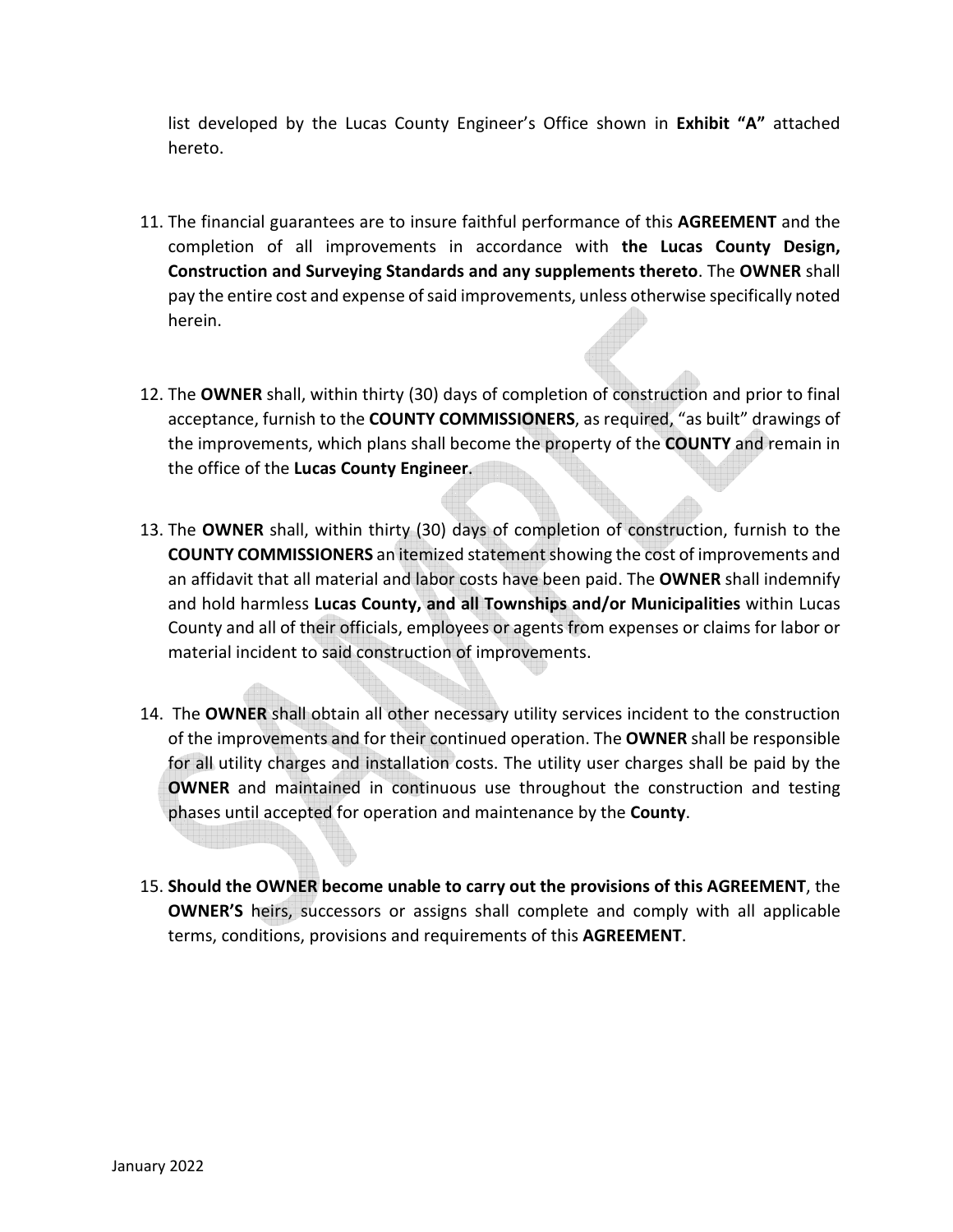**In consideration whereof**, the **BOARD OF COUNTY COMMISSIONERS OF LUCAS COUNTY, OHIO**, hereby grants the **OWNER** or his agent, the right and privileges to make the improvements stipulated herein.

| By:          | <b>Board of Commissioners</b> |
|--------------|-------------------------------|
|              | Lucas County, Ohio:           |
| For Owner    |                               |
|              |                               |
| Name (print) |                               |
|              |                               |
| Witness      |                               |
| Name (print) | Approved as to form:          |
|              |                               |
|              | Lucas County Prosecutor       |
|              |                               |
|              |                               |
|              |                               |
|              |                               |